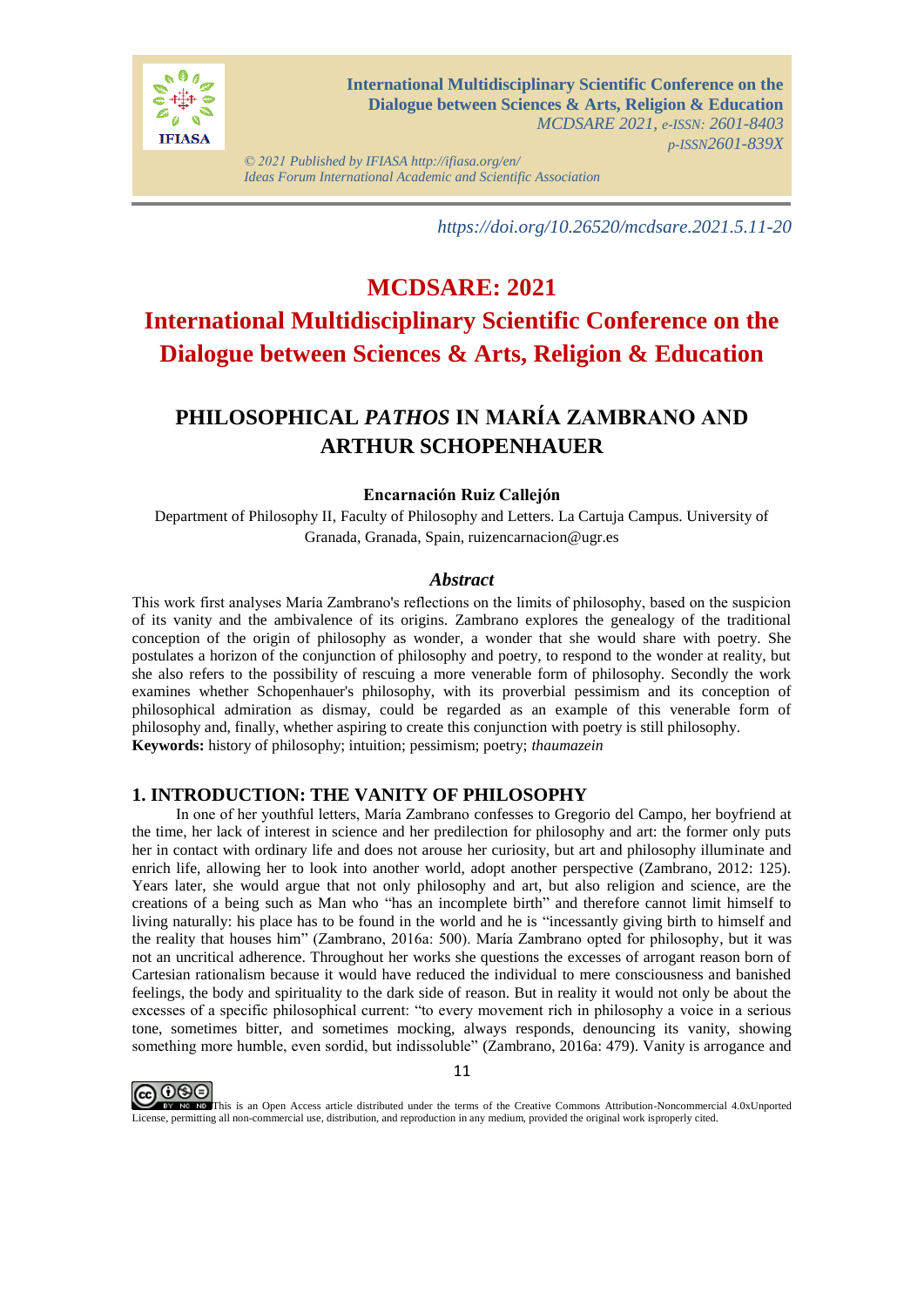presumption, but it also refers to the expiration of the things of this world; the word also means the useless or insubstantial. Vain is that which lacks entity or substance and therefore solidity and foundation. It is also fruitless. But how can 'the love of wisdom' be said to be arrogant or useless or fruitless? Is all philosophy so? Why then engage in this cultivation of vanity? As a result of these disturbing questions raised by the statements of María Zambrano, that is, by a philosopher, this work analyses: 1) What is the vanity to which the author refers. 2) What philosophy is possible once mockery and / or bitterness take the floor and from what emotional tone should philosophy be undertaken from then on. As we know, María Zambrano postulates with respect to this last question a turning or transformation of philosophy towards a poetic reason to clarify and accept the finitude of the human being, which remains in the shadows because it cannot be rationalized, that is, fully catalogued, explained and justified. This article does not address the concept of poetic reason, a subject that has been widely analysed, but rather the contribution to reflection on the humble and indissoluble from the pessimism of Arthur Schopenhauer. Between 1922 and 1924, again in a letter to Gregorio del Campo, Zambrano mentions Schopenhauer among the authors that she is reading (Moreno Sanz, 2014: 51). In her writings there is no explicit dialogue with the author and in principle it would not seem that pessimism actually helps to rationalize existence. This then is the third question that I intend to consider: 3) In what sense is the pessimism of the German philosopher a reflection on the vanity of a philosophy that, nevertheless, sustains our existence, illuminates and enriches life and allows us to adopt other perspectives and look into another world, as the young Zambrano demanded.

## **2. DISMANTLING PHILOSOPHICAL WONDER**

## **2.1 A GRAVE VOICE SOMETIMES BITTER AND SOMETIMES MOCKING**

 The grave voice, sometimes bitter and sometimes mocking, that accuses every great philosophical proposal of vanity is "the nakedness of man", everything that surrounds his complete finitude, without ornament or false illusions. Finiteness cannot be hidden or made invisible, it cannot be dissolved and even less overcome, and it always emerges as if in rebellion, forcing a philosophical system to show its credentials and test its results, putting it on the ropes in both aspects. Zambrano, without any pretense of outlining a history of philosophy according to these rebellious voices, does mention some examples: Thomas de Kempis would respond to Thomas Aquinas, Epictetus to Aristotle, or Kierkegaard to Hegel. She does not refer to mocking voices, but they could be cited, also only by way of example: Lucian of Samosata, Erasmus, Montaigne or Nietzsche, who is very present in the work of Zambrano.

Lucian of Samosata, whom Erasmus translates and appreciates, as do other contemporaries (Marsh, 1988) derides philosophers because they are either impostors or they betray their science. They are theorists and experts in words and they do not practice what they preach (Lucian of Samosata, 2002: 17), although facts and actions are the only thing that every sensible man can trust (Lucian of Samosata, 2002: 18). In *The Fugitives*, Philosophy itself complains about its impersonators, although the reader can clearly see that on many occasions they are only taking themselves seriously and putting into practice the absurd or impossible proposals of the science they serve (Lucian of Samosata, 2002e: 210). In *The fisherman* Parresíades does not hide his disappointment: these hypocrites of philosophers use their knowledge as a trade, not as a vocation and a compass for life, and they are sycophants of the rich (Lucian of Samosata, 2002c: 78) or satellites of these, as we hear in *Philosophy of Nigrinus* (Lucian of Samosata, 2002a: 41). The *Auction of Lives*, nothing less than philosophical lives are put out to tender, but there is no way to sell them: they are unviable, useless or even repulsive, like the one proposed by Diogenes to a potential buyer who, after hearing it, angrily dispatches him with: "Get out. You say foul things unfit for a man" (Lucian of de Samosata, 2002b: 38).

The last philosopher up for auction is Pyrrho who proclaims as the culmination of his doctrine "ignorance and not hearing or seeing (...) being indecisive, insensitive and not differing in anything from a worm" (Lucian of Samosata, 2002b: 52). These characteristics are only of interest to someone who merely wants a slave, and so the buyer states "precisely for that reason you are worth buying" (Lucian of Samosata, 2002b: 52). Philosophers also pride themselves on being able to lead man to truth and happiness, but philosophy has never performed such wonders, as Licinus explains to Hermotimus. This unhappy man has already wasted at least twenty years devoting body and soul to his study and is on the verge of losing his health (Lucian of Samosata, 2002f: 26, 84).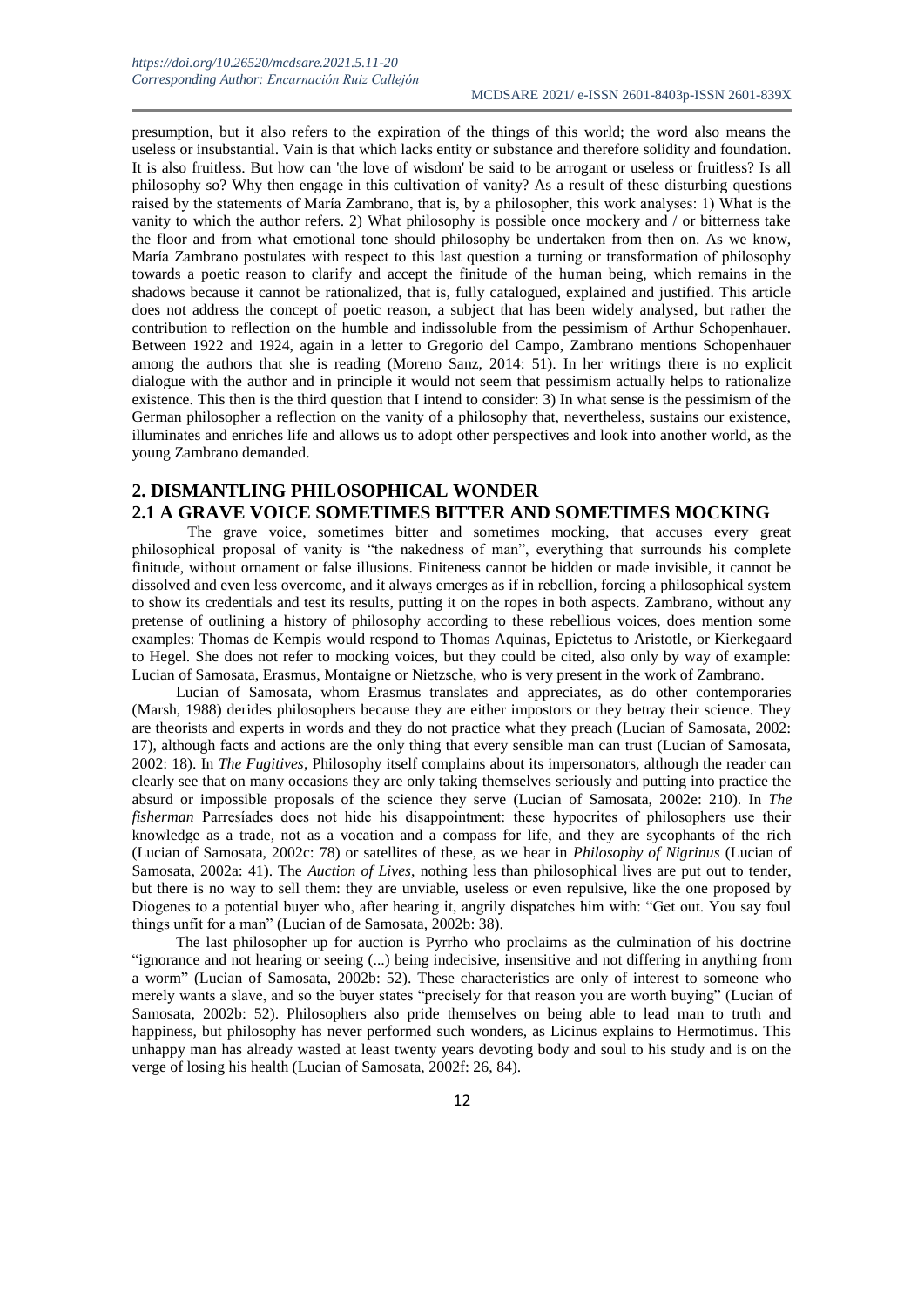Menippus, faced with the evidence that there are as many philosophies as there are philosophers, that they can defend anything, that they do not practice what they preach and that, despite their excellent science, they exhibit the weaknesses and vices of any neighbour's son, concludes that philosophy is something useless so he goes to Hades to find the truth from the wise Tiresias. This is the first thing Tiresias advises him to do: forget about philosophy and simply "live the present in a good way, laughing at most things and not taking anything seriously" (Lucian of Samosata, 2002d: 255).

Folly, as portrayed by Erasmus, mocks the grandiosity of the philosophers and their affectation. They behave like walking oracles yet all they know is verbal terms and subtleties (Erasmus, 2011: 86, 125). Among philosophers it is not to be expected to find men of action or useful citizens. They underestimate human nature by always harassing man to renounce what he is, as if it were a misfortune "to be faithful to one's own species" (Erasmus, 2011: 86). They are blind to their own follies and do not seem to understand that follies are what preserve society, lighten our existence and make human relationships bearable. Philosophers insist on imposing reason, but not on guiding the human being in the comedy of life (Erasmus, 2011: 76, 80). They do not take into account that "removing the illusion is to ruin the drama" and that you cannot live without some balm (Erasmus, 2011: 79).

The unintended and fortuitous philosopher referred to by Montaigne would have preferred to portray himself naked and aspires to paint not the being but the moment (Montaigne, 2006: 787). We are condemned to develop relative and provisional knowledge, only useful according to the individuals and circumstances. It is dogmatic, but also madness, to believe that reason captures reality, defines our nature with its fixed concepts and can guide us with absolute judgments and values: everything mortal is constantly flowing and revolving. Nor is there any science that can free us from suffering the life that corresponds to us as mortals; in any case, it increases our sensitivity to evils. The common man seems to have more resources for living than the speculative sage.

Montaigne is absolutely graphic when he summons man to finally inhabit his being, to seek the measure of his wisdom and not to forget what, whether he wants it or not, is his most palpable foundation: "It is absolute perfection and as divine to know how to loyally enjoy one's own being. We look for another condition because we do not know how to use ours, and we go out of ourselves because we do not know how to be inside (…) Even on stilts we have to walk with our own legs. And on the highest throne in the world we continue to sit on our buttocks" (Montaigne, 2006: 1057).

The Nietzschean hammer collapsed values and ideals, including the truth: "What, then, is truth? An army of metaphors, metonymies, anthropomorphisms in motion, (...) a sum of human relationships that have been enhanced, extrapolated, poetically and rhetorically adorned and that, after prolonged use, seem to the people to be fixed, canonical, obligatory: the truths are illusions that have forgotten that is what they are, metaphors that have been worn out and without evident force" (Nietzsche, 2016: 623). Nor did he leave standing the idiosyncrasies of the philosophers whom he accuses of being idol worshippers, of filling existence with their fictions, of not wanting to know anything about the genealogy of their dead structures (Nietzsche, 2016c: 630).

In their own way, they have also falsified life for fear of the depth that lies behind it, hence their taste for supposedly pure forms (Nietzsche, 2016b: 336). Whoever, like the 'free spirit', decides to see clearly what he is, without ceremony, has also to be willing to dissect his characteristics as a thinker and test the scope of his criticism and liberation: "Do not remain united with any person: although he is the most loved, each person is a prison, also a corner. Nor be united to any country: even if it is the one that suffers the most and the most in need (…) Nor be united to any compassion (…). Nor be united to any science: even if it attracts us with the most precious discoveries (…) Nor be united to our own detachment (…). Not be united to any of our virtues or become, as a totality, the victim of any of our individualities" (Nietzsche, 2016b: 325). It is true that Nietzsche qualifies: these tests "we carry out in front of ourselves as witnesses and before no other judge" (Nietzsche, 2016b: 325).

Therefore, if philosophy does not reach the truth or offer happiness, if it proposes the impossible, if the philosopher only manages to be another ordinary man and is also incapable of practicing what he preaches, it is certainly not *episteme* but neither is it 'love of wisdom', unless that is destruction or vanity or deceit. The philosopher is a specialist in radical criticism, but it is a different thing to live with the consequences: that is, without one's feet on the ground, emotionally dry and dehumanized.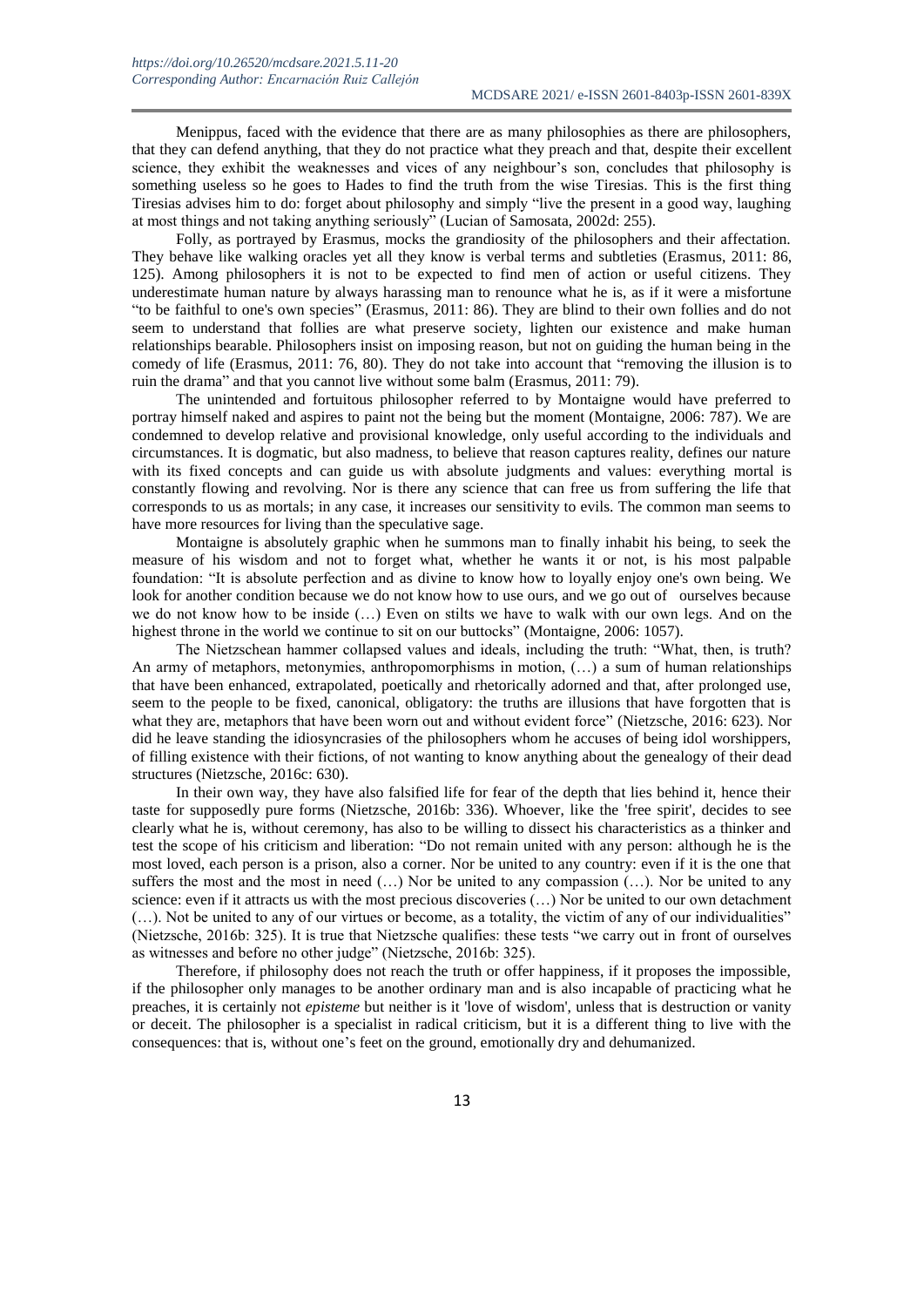## **2.2. IN THE BEGINNING THERE WAS** *PATHOS*

Nietzsche affirms that the 'mother of philosophy' is not a drive for knowledge but arises from the basic drives of human beings, which have all created philosophy at some point, so there is nothing pure or impersonal in the philosopher, and that in all philosophy without exception "there comes a point where the «conviction» of the philosopher enters the scene" (Nietzsche, 2016b: 301). María Zambrano perhaps goes further because she directly poses a genealogy of philosophical wonder (*thaumazein*). This is above all a state of mind (*pathos*) that is possible because the philosopher is someone with a new creed: a radical faith in reason that sets 'maximum wonder' in motion, thus turning it into enthusiasm (Zambrano, 2019: 99). That is why philosophy is a knowledge mediating from a new ignorance: "it is a delusion, an inspiration, an irrepressible possession, Plato tells us. A passion (…). An obedience" (Zambrano, 2019a: 445). The philosopher is the one who leaves everything and looks elsewhere for a being for himself and for things. This entails a new way of seeing oneself and seeing reality, ambitious and arrogant, which involves violence and self-violence, as Plato shows in the allegory of the cave and in the ideal city (515cd; 515e; 515e-516a; 517d-e; 517a; 519c-d; 520b). Unity is "the causal magnet for philosophical violence" because it gives things existence by participating in them. The philosopher tries first to protect himself from appearances, to save himself, and then to save these, but resolving them and forcing them to be coherent with the invisible unity. In philosophy there is also desertion and abandonment: the philosopher uproots himself "from everything received" (Zambrano, 2019a: 442), also from his own being, and "frees himself from things" (Zambrano, 2015a: 689). The initial fascination, which should seduce him to want to remain eternally within what is given, is betrayed and things turn out to be a "pretext" (Zambrano, 2015a: 689). Hence, philosophy is "an ecstasy failed by a tearing apart" (Zambrano, 2015a: 689). Only by ceasing to see are system and abstraction made possible. The ideality that abstraction implies supposes a counterintuitive vision: the stunned philosopher flees from things. As for the system, it is the form of anguish and the power of someone desperate who tries to save himself by constructing. Thought is not contemplation here but the action of someone who has nothing else "to hold on to" (Zambrano, 2015a: 748). Anguish is the root of the flight par excellence in philosophy: metaphysics (Zambrano, 2015a: 747). The result, then, is that the philosopher renounces the gift of the immediate, does not do justice to things and fails to understand his own mortality.

Meanwhile, the other great figure of wonder, the poet, wants to stay entangled in things and in what they freely offer and he experiments with his senses. He listens to his inner world and erases the borders with the external (Zambrano, 2015a: 691). But for the philosopher the limits and hierarchies have to be increasingly clear (Zambrano, 2015a: 691). The poet chooses to live in appearance, in heterogeneity, "lives dispersed" (Zambrano, 2015a: 692). It is true that he also has "his flight" and "his unity and his other world" (Zambrano, 2015a: 692) because he depends on language and every word already supposes moving away from reality and a certain liberation of the speaker and "some kind of unity" (Zambrano, 2015a: 692). But according to María Zambrano, the poet achieves a unity that is present through the poem and his words, and expresses "the most tenuous, the most winged, the most different of each thing, of each moment" (Zambrano, 2015a: 694). On the other hand, the high flights of the philosopher do not end in triumph. They do not reach all individuals, unlike poetry (Zambrano, 2015a: 695). The philosopher dedicates his life to designing a world according to his reason for having to live in one "without reason and without measure" (Zambrano, 2016: 191). And it is poetry that reappears at critical moments because it is that which has the power to suggest truths that cannot be demonstrated (Zambrano, 2015a: 692).

And yet there is a need for both philosophy and poetry, because the human being does not only feel attached to things, but also rapt and deified, and in need of clarity. According to Zambrano, a horizon would be necessary to resolve the conflict (Zambrano, 2015a: 688; 728) but not through a reform of reason, nor by simply claiming immediacy, but through an integral reason: "capable of facing the irrational depth of the real, of *the other*, as the author called it, of that primal experience based on the intuition that occurs outside the discursive *logos*" (Gómez Blesa, 2018: 60). As the author points out in the letter to Rafael Dieste of November 1944: "something that is reason, but broader (…) Poetic reason… is what I have been looking for" (Gómez Blesa, 2018: 61). In this, the metaphor and the symbol replace the concept to "collect the immediate experience of the intuited reality" (Gómez Blesa, 2018: 61).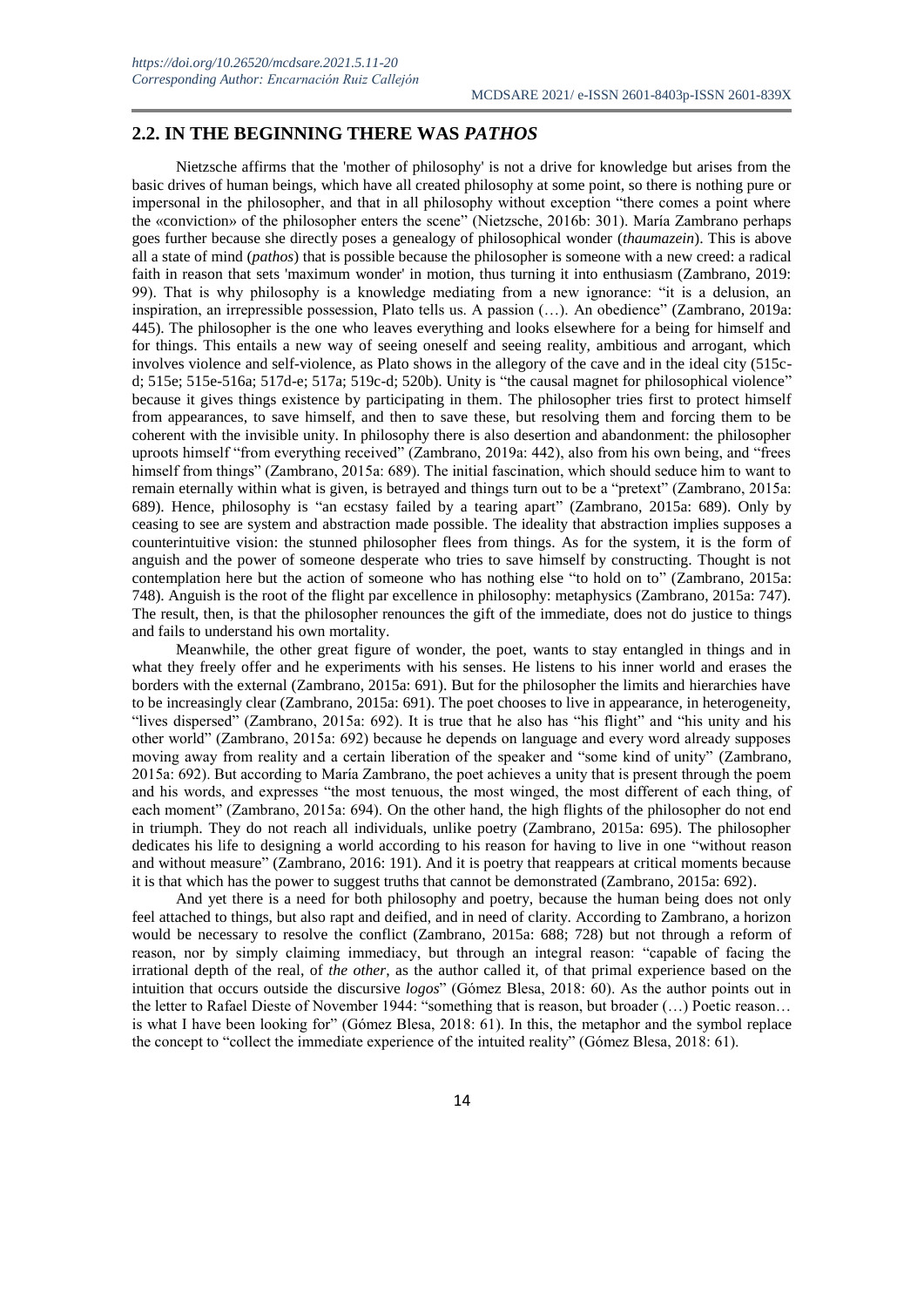## **3. A PHILOSOPHY OF MISERY** *TO SUSTAIN* **THE WORLD?**

### **3.1. THE DETERMINATION OF SISYPHUS**

We have not yet considered the other extreme tonality of the deep voice that Zambrano refers to: the bitter voice that she knew from a very young age from reading Schopenhauer, who does not stop cultivating his ridicule precisely with respect to those who he did not consider authentic philosophers, either for profiting from philosophy, which for him can only be a vocation and not a way to earn a living, or for confusing thinking and expressing oneself with our own voice with repeating the speech of others and inventing words. Schopenhauer shares themes with María Zambrano such as the irrational basis of existence and with it of our being, the enigma that constitutes existence, interest in mysticism, the value of literature and art in general, to name just a few. Here we focus only on the task of the philosopher and the origin of philosophy. For Schopenhauer, philosophical wonder is dismay at the existence of suffering and death.

The first and authentic knowledge occurs in intuition. Genius and wisdom depend on intuition too. Thanks to intuition we capture new relationships between things, that is, we increase knowledge (Schopenhauer, 2003: 102, 105). Empirical intuition is sensitive and intellectual: "pure knowledge of the cause from the effect on the part of intellect" (Schopenhauer, 2004: 61). Intuition depends on the intellect; the concepts on reason. The task of the philosopher is to pour into concepts an intuitive perception of the world that has shaken it (Schopenhauer, 2006: 186). The concept makes this knowledge of the instant communicable and capable of being applied and avoids its loss (Schopenhauer, 2004: 103, 105). The philosopher does with the concept what the artist does with a work of art (Schopenhauer, 2003: 333): "reproduce what is captured through a reflective art and «fix in true thoughts what is suspended in the fluctuating phenomenon» (Goethe, *Faust I*)" (Schopenhauer, 2004: 240). Writing and discourse, as well as philosophy, attempt "to bring the reader to the same intuitive knowledge from which its author began" (Schopenhauer, 2003: 102). The important thing, then, is intuition. However, German idealism would invite us to explain words with words, to a certain indolence of the intellect: thinking would be to accumulate concepts and thus reduce this activity to lower faculties (Xhignesse, 2020: 102). The greater the abstraction, the less perception there is in its content, the more distance from it, the epistemic base being weaker (Xhignesse, 2020: 103). Through uncontrolled abstraction, a totally different world is created from the one to which the building material was supplied: a world of chimeras (Schopenhauer, 2003: 115).

The problem with intuition is that it cannot be preserved or transmitted except through substitutes. What can be transmitted is what the brain knows, not reality. If it is abstract, it is transmitted through concepts and words, if it is intuitive, it is necessary to resort to artifice (Schopenhauer, 2003: 225). Concepts "no matter how finely they are divided with proximate determinations, are always incapable of achieving the subtle modifications of the intuitive (…) intuition always remains its asymptote" (Schopenhauer, 2004: 107). Intuition itself does not perfectly fulfill what it promises since what it offers necessarily depends ultimately on what our brain can capture and interpret. We call that knowledge. The poet and the philosopher, especially the former, try to enrich the concepts: he combines them "in such a way that their spheres intersect without any of them being able to remain in their abstract generality but instead being substituted in fantasy by an intuitive representative". To limit generality, the poet uses epithets (Schopenhauer, 2004: 298).

According to the above, we cannot deny that philosophy aspires to collect the world. It does not attempt to run away from it. It aspires to collect the moment. However, Schopenhauer, with his gloomy meditations on human nature, society, death, suffering, crowned all of this with "blind desire, an impulse completely without foundation or motive" that is Will or the depth of the real (Schopenhauer, 2003: 403), and then with his thesis on the denial of the will, it does not seem that he ends up offering us a philosophy to sustain the world, but rather to flee from it. In fact, he has gone down in the history of philosophy as a pessimistic philosopher who proposes a kind of conversion and denial of the world. Pessimistic authors are often viewed as dissidents whose criticisms are appreciated, but they are not considered to be offering an alternative or to guide us in life (Dienstag, 2006: 3). And it is common to consider pessimism as closely related to cynicism, nihilism, despair or melancholy (Acquisto, 2021: 8). In any case, pessimism is considered the opposite of optimism, and our culture falls down on the side of optimism, as it implies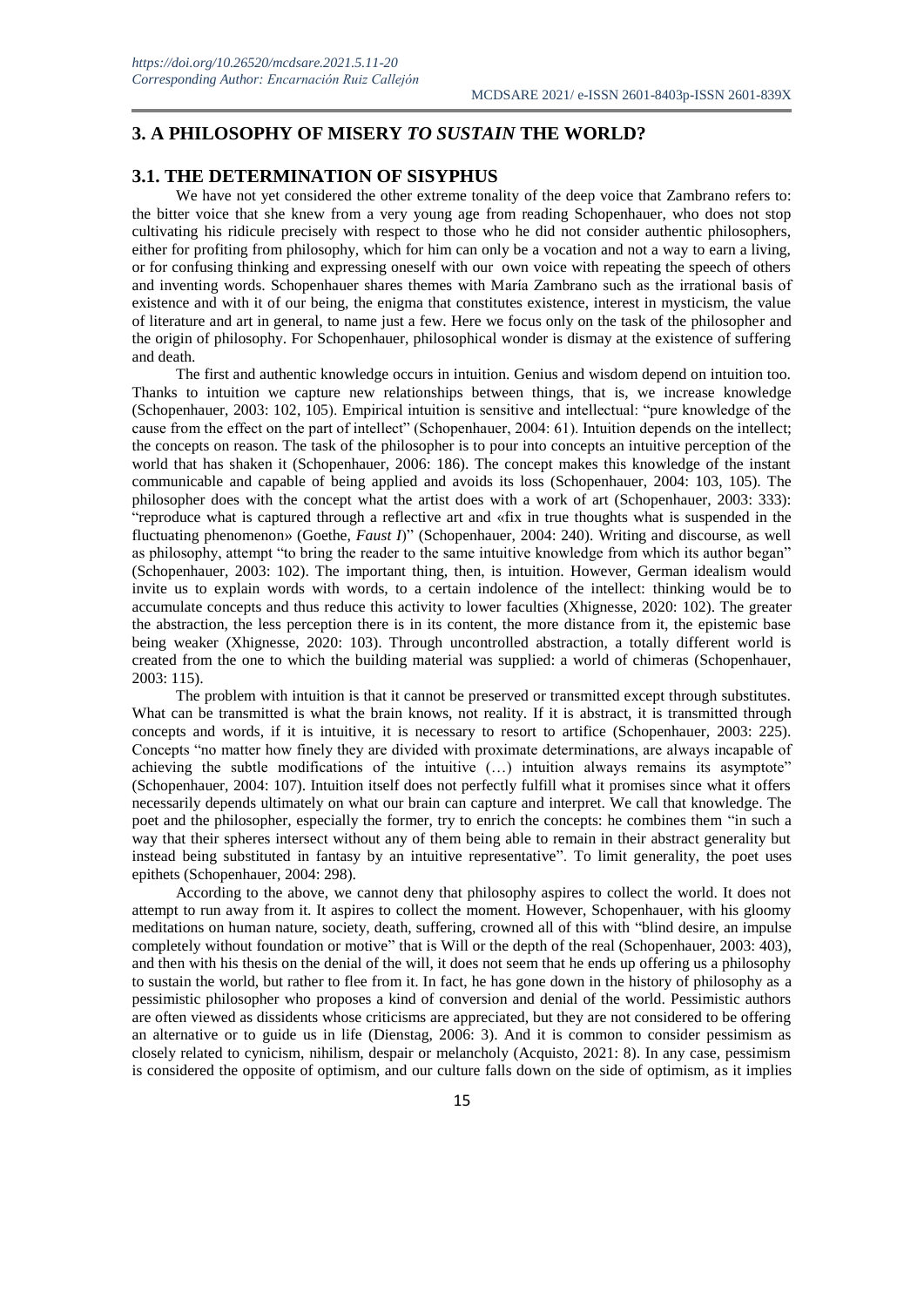hope and progress. However, pessimism proposes "an adjustment of expectations based on the observed reality with which one is confronted, a mindset that allows one to cope with a situation rather than aspiring to something else, and crafting a livable reality from the situation by recasting the way in which one conceives it" (Acquisto, 2021: 8-9). It is not a mere affective state but an interpretation of the world that helps us to live in it, focusing, for example, on managing suffering and alleviating it when possible; in finding points of union between people; in paying attention to the meaning of life and in cultivating it (Acquisto, 2021: 10, 16).

In Schopenhauer's case, it is only after the 1870s that he is associated exclusively with pessimism; before that it had been with atheism and with Kantian philosophy (Acquisto, 2021: 93). The author himself did not use the term 'pessimism' until the second edition of *The World as Will and Representation*, that is, in 1844, in the chapter "On metaphysical necessity" and at the end of the text "On the theory of the negation of the Will". In both cases the context is religion (Janaway, 1999: 319). On the other hand, since the end of the 20th century there has been a change regarding the interpretation of his philosophy: descriptive rather than normative (Lemanski, 2020: 3). The normative interpretation assumes that Schopenhauer's philosophy is linear and implies a soteriological purpose of conversion and redemption. Descriptive interpretation came about in the Weigelt-Becker controversy that began in 1854. Becker argued that Schopenhauer did not intend to recommend asceticism or the denial of the will, but rather to describe the world and offer options, as Frauenstädt had already argued and Schopenhauer himself recognized (Lemanski, 2012: 159). But the normative and linear reading was continued by Eduard von Hartmann, Philipp Mainländer, and Nietzsche. Paul Deussen introduced it to academic philosophy.

Apart from the use of the term 'pessimism', Schopenhauer points out different options for life. Only the ascetic renounces the world. Neither the compassionate man nor the artist flee from it. The first, through compassion (justice and charity), rather repairs it, he reduces suffering and therefore experiences a certain joviality and equanimity (Schopenhauer, 2004: 435), as do the mystic and the artist. They are reconciled with the world through an intuition that is not empirical, but rather has dispensed with the "principle of sufficient reason". What is put into play is another form of consciousness, of action and even affective tonality, thanks to a certain idealism or distance: "considering things independently of the principle of reason" as opposed to everyday experience and science (Schopenhauer, 2004: 239). With this, they only escape from an interested consideration of reality, biased, fragmentary, dependent on the perspective of the subject who only sees objects at his disposal and refers everything to himself. But there are also individuals who, fully aware of what the world and existence are like, having meditated thoroughly on its most terrible side, affirm life as it is (Schopenhauer, 2004: 340). Schopenhauer also offers a collection of maxims in his latest work, *Parerga y paralipomena*, to promote an art of being the least unhappy in this world. And he maintains that we lose heaven and earth if we settle into continuous complaint and lament. Among other things, resignation is needed in this life, but not as an end, but to "regain courage" (Schopenhauer, 2004: 459). Nor does he identify *a universal feeling* that describes our state of mind in the world, since the same event will have a meaning depending on who captures it, their character traits and their faculties (Schopenhauer, 2006: 334). With regard to philosophy, it must always be theoretical, it must "investigate, not prescribe" (Schopenhauer, 2004: 327). And there is no doubt in his case: "My purpose can only be to describe both [affirmation and denial of will] and bring them to a clear knowledge of reason, not to prescribe or recommend one or the other" (Schopenhauer, 2004: 342).

The double consideration of the world as will and representation constitutes an interpretation based on the articulation, through an analogy, of the only thing that is given to us: the experience of reality as a set of phenomena and the experience of our interiority as desire and spontaneity (Schopenhauer, 2003: 699). At the time of the author it was also hoped to find an absolute book that would contain the whole world and that would guide human beings, once the Bible could no longer be such a text. Schopenhauer's work would be one of the possible answers in this search (Lemanski, 2012: 170). This is a metaphysical description that may be enough to respond to the need for meaning: to accept a double perspective of reality, to consider ourselves will and representation, that is, to think of ourselves as part of reality, but of the same essence as the whole. Wonder is not betrayed. Here there is neither a residue or a religious nostalgia, as Nietzsche claims (Nietzsche, 2017: 132), but an intuitive and ancestral metaphysics of humanity, shared by philosophies and religions and very close on the other hand to a more common consideration: accepting that we are part of the very cycle of nature and living accordingly.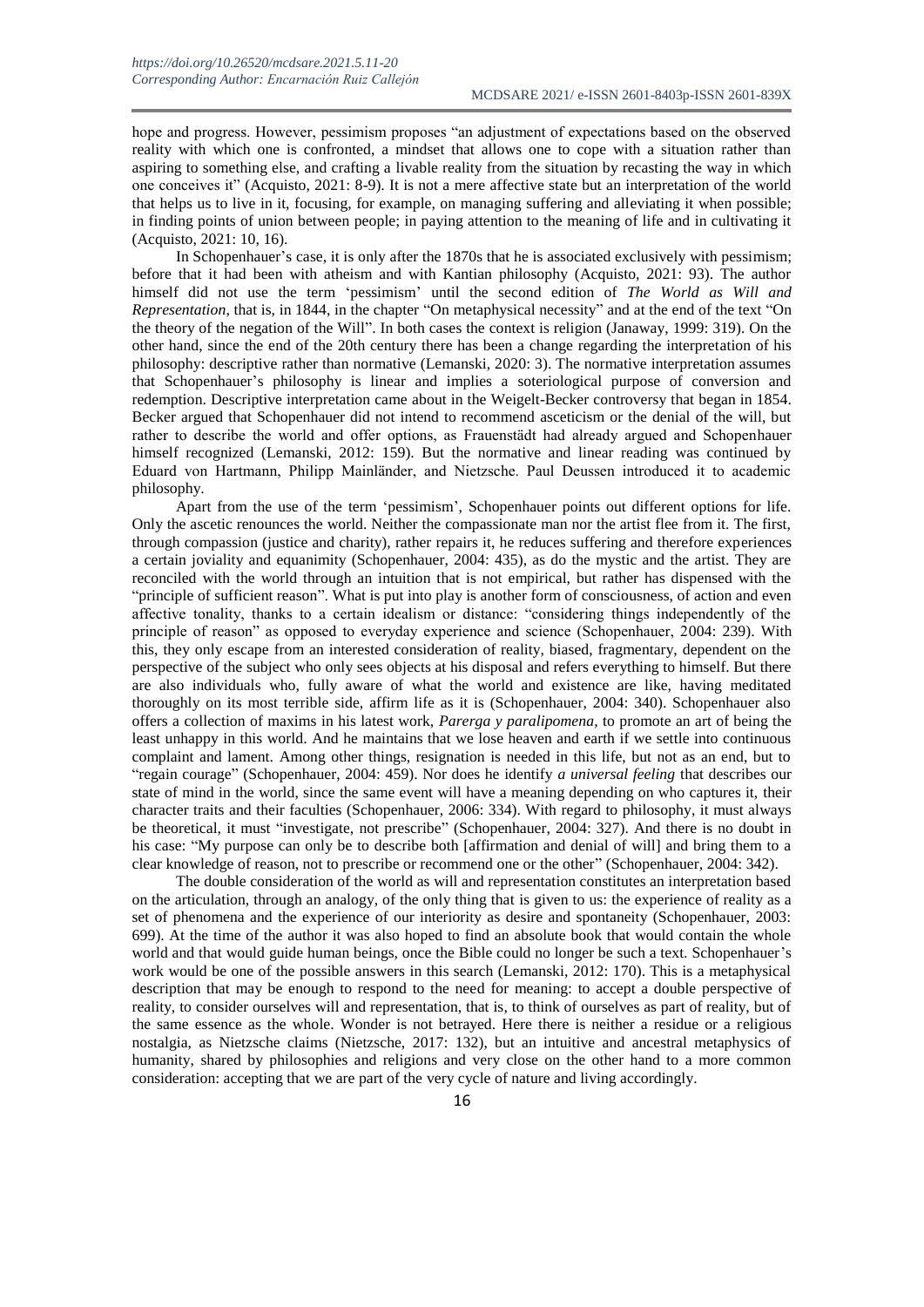#### **3.2. EMPATHY AND THE PROVIDENCE OF SATAN**

Until now we have pointed out that poetry is an original form of ecstasy and of relationship with the world, apparently opposite and superior to the philosophical one, but María Zambrano affirms something of vital importance regarding the first: "we know that it was called poetry and who knows if some other name was erased?" (Zambrano, 2015a: 690). She also tells us that one of those names could be religion, since this is: "to base life on deep, dark, irrational foundations, depths, superior to all reason" (Zambrano, 2015: 90). Poetry has been more sensitive to that depth or root of existence and has not broken the connection of things with it, but it is not the only possibility. What matters is recovering that lost art and knowing how to deal with that depth. That is why she also affirms that it is essential to determine the part of religion that there is in each philosophy and to rescue other ways of treating reality (Zambrano, 2014: 482). Piety would be "the primarily accessible form of the religious, the making of contact, indefinable  $(...)$ . And this ineffable is, however, the foundation of the word, that there are things and names for things, since it rather resembles a space, a vital space where we live, move and become" (Zambrano, 2003: 52). "Piety is action because it is feeling, feeling" the other "as it is without schematizing it in an abstraction" (Zambrano, 2020: 255).

Although poetic reason seems to Zambrano to be the one in charge of cultivating the *religation* lost with that background, it would be necessary to address that *religious* root in philosophy. Moreover, there would be a *different* type of philosophy "-the most venerable- referring to the totality of things, not to get rid of them, but to affirm them; not to escape the world, but to sustain it" (Zambrano, 2015a: 768). This 'sustaining the world' has nothing to do with the subject of rationalism: "Thinking, inventing the very foundations of life, not wanting anything given (…)! To support himself -the man, poor cane who thinks-, and on his shoulders, the world" (Zambrano, 2015: 78). What we are dealing with is the affirmation of life that Zambrano finds in Nietzsche, but she does not consider that this affirmation is only to be found in Nietzsche's philosophy but in the venerable philosophy too (Zambrano, 2015: 75). Nietzsche refers - before men of pure knowledge or of "immaculate contemplation" - to the immaculate understanding of all things proper to "those who are happy to become": "not wanting anything from things except to lie before them as a mirror with one hundred eyes" (Nietzsche, 2016a: 145). 'Lying with things' like a mirror is what Zambrano points to as the reality of things without the manipulation that operates in them and in oneself, the subject who knows: to place oneself in "something previous in which they leave us their reality, in which the reality of things is given to us at the same time as mine" (Zambrano, 2015b: 60-61). A reminder of the form of consciousness that the mystic reaches. However, our author indicates *something more* with 'sustain'. It must be remembered that the poet does not want the whole of the philosopher because "he fears that in this whole there is not in effect each one of the things and their nuances; the poet wants one, each one of the things, without restrictions, without any abstraction or renunciation" (Zambrano, 2015a: 694). Poetic reality "is not only what there is, what it is; but also what is not; it encompasses being and not being (…) because everything has the right to be, even what has never been able to be. The poet draws from the humiliation of not being what groans in him; it draws nothing itself out of nothing and gives it a name and a face. The poet does not strive so that things exist, some are, and others do not reach this privilege, but rather works so that everything that is and what is not, reaches its fullness (Zambrano, 2015a: 696). The main question, then, is not to be a mere mirror, to lie before things, to let them be, or to achieve peace with them or between them. Neither is it restoring the world prior to the gaze of man. 'Sustain' means for Zambrano and for that most venerable philosophy that she mentions: *maintain and give encouragement and help without distinction*. Hence the great importance of the scene she takes from Louis Massignon as her opening motto for *Philosophy and Poetry*. It must be emphasized that Zambrano does not resort here to a concept or an argument, but to a powerful image to express the philosopher's task: a disciple of the great Sufi of the 9th century, Hallaj, intrigued by a sound in a street of Baghdad asks the teacher about it. Hallaj responds that it is the voice of Satan that cries over the world: "he wants to make it survive the destruction; he cries for the things that happen; he wants to revive them, yet they fall and only God remains. Satan has been condemned to fall in love with the things that happen and for that reason he cries" (Zambrano, 2015a: 679). Louis Massignon's text, "The methods of artistic realization in Islam", was published in the *Revista de Occidente* in 1932. María Zambrano read it in December 1933 (Moreno Sanz, 2014: 57). In the shortened version *of Hallaj's Passion. Mystical*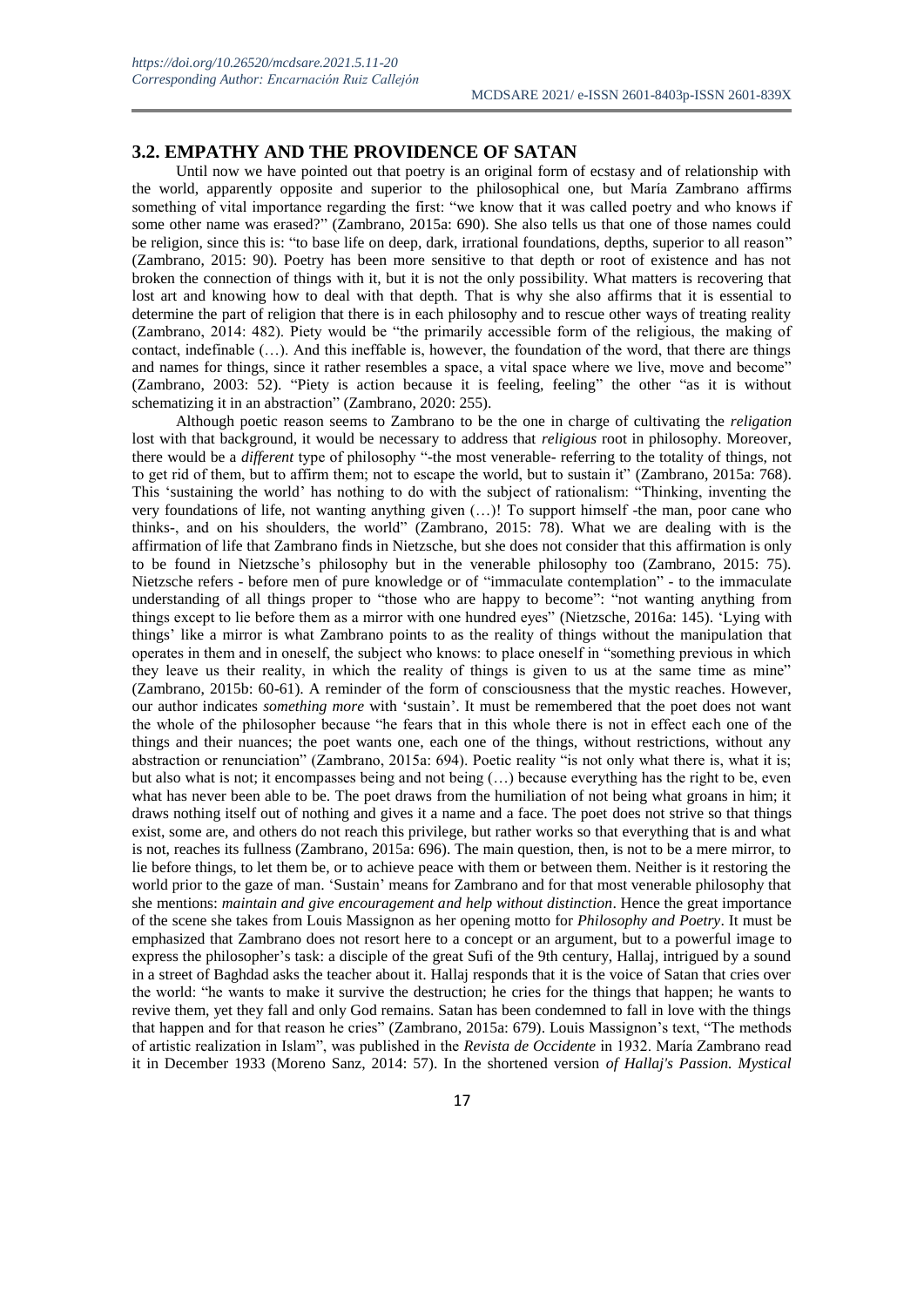*martyr of Islam* is collected as a story by one of his former disciples, perhaps al-Qasri, relating it to ibn al-Azraq. The sound of the flute played by Iblis "made people cry with emotion". And Hallaj's response is: "It is Iblis who mourns the loss of this world" (Massignon, 1999: 235). If a horizon is needed where the disposition of the poet and the philosopher are given, as Zambrano claims, it would be necessary to imitate this unknown Satan who operates with extreme care and love for all things. Wanting to revive the things that happen, trying to avoid their inexorable shipwreck, Satan carries out the most authentic and complete providence: because he wants to save everything and does not exclude anything from creation, because he suffers with all things and because he accompanies them to their end. There is an *extreme form of ontological care* that is only possible with *affective identification*. Aid is given to what is irretrievably condemned to be, no longer rubble or dust, but nothing, something *vain*. This would be the extreme and noblest form of vanity. Creation in philosophy is another way of cultivating failure and even stubbornness in a futile effort.

#### **4. CONCLUSIONS**

The origin of philosophy unfolds in a complex, ambiguous and shared *pathos* that has little to do with the purity, rigor and truth with which philosophical activity and the discipline itself are traditionally presented. Paradoxically, it is through self-imposed and ascetic violence that the sophistication and growth of subjectivity, the creation of other worlds and perspectives and even protective resources in the face of a hostile or enigmatic reality, were possible, therefore we are not only dealing with a congenital defect of the metaphysical flight of the first philosopher. The genealogy of philosophical wonder shows the limitations of this *pathos*, its richness and its affinity with valuable forms of knowledge and experience that are not exclusively philosophical. Zambrano and Schopenhauer invite us to cultivate these and to consider that the mediation between forms of knowledge is enrichment. In original wonder there is also an attitude of listening to the world. Zambrano and Schopenhauer dignify, each in their own way, that depth, that experience prior to philosophy, poetry and religion and undertake to reread the history of philosophy from a broader reasoning, which is also cultural. But it is a chimera to aspire to a book of the world or a knowledge that encompasses them all and is the same thing. On the other hand, as long as we are beings who know and speak, it will never be possible for us to simply catch reality and we will always be working and living between interpretations, substitutes. Schopenhauer, the pessimistic philosopher not only faces finitude, but also describes options, one of them being, in this case his own, a new artifice: cultivating a double vision that he presents as intuitive and not exclusive to philosophy and that to which in fact, the common man usually subscribes when he simply observes nature. The philosopher could learn from Satan an *ethic of care and empathy* that he seems to forget when he articulates his concepts. However, it is neither possible nor desirable to remain in the immediacy. The art that brings philosophical reason into play prompts him to be *at the same time* a Sisyphus of concepts, a tireless creator and destroyer trying to understand and orient himself with some efficiency in the world, albeit with a modest and fragile knowledge that, even so, respects its signs of identity. And the philosopher should still face *other questions*: to unravel the nature of intuition and conceptualization and what is to be preserved and why from the radical criticism of which he usually presents himself as a champion. He must also make it clear if he does not harbor any faith in realism, that is, the conviction that, despite everything, philosophical reason does capture reality with rigor and therefore is preferable to literature.

#### **Acknowledgments**

This article is one of the results of my research derived from the project of which I am part "Women and peace dialogues. Origins and transformations in Western societies. Contributions from Andalusia" (B-HUM-058-UGR18).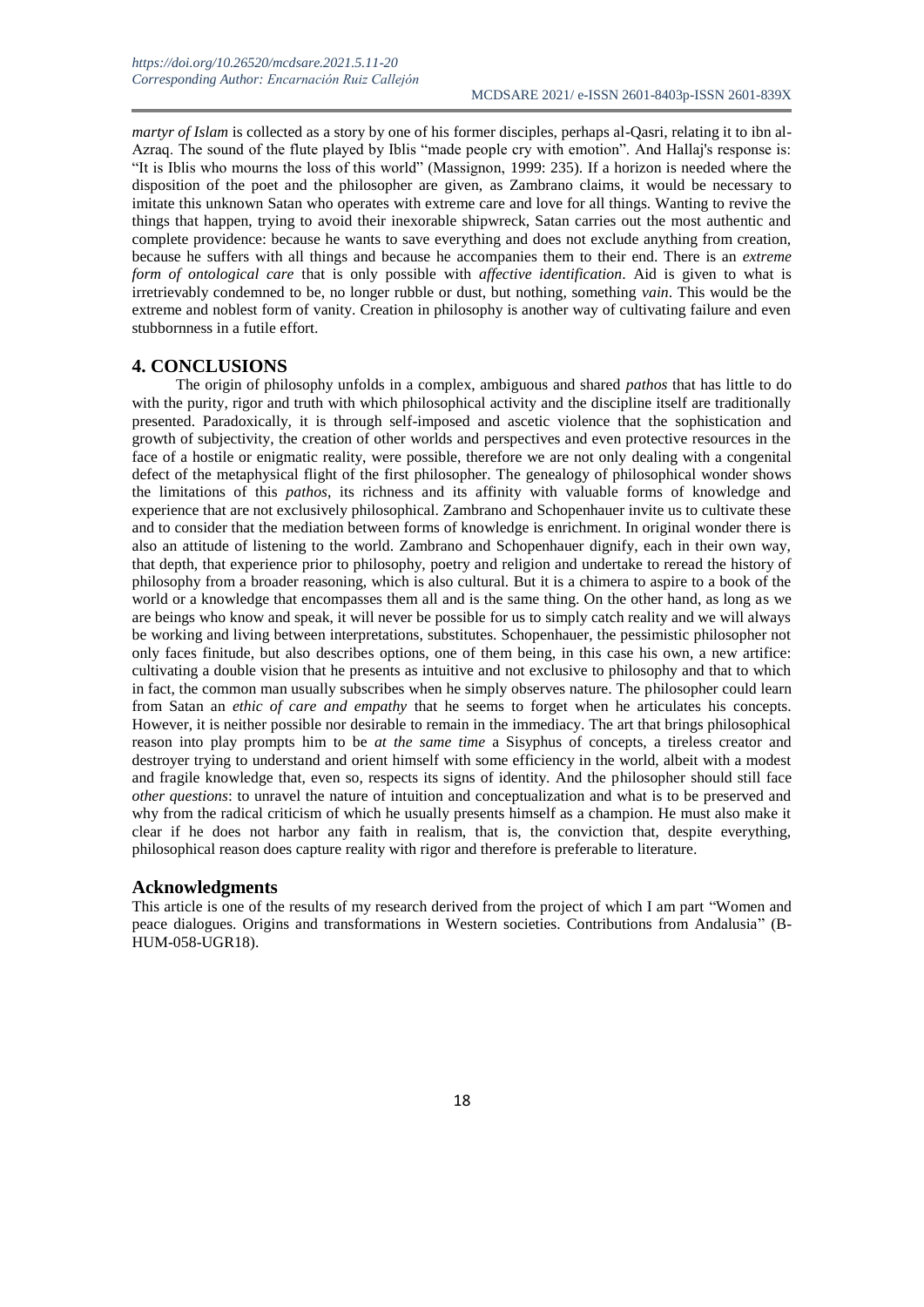#### **BIBLIOGRAPHY:**

- **[1]** Acquisto, J. *Living Well with Pessimism in Nineteenth Century France*. Palgrave Macmillan; 2021.
- **[2]** Dienstag, JF. *Pessimism. Philosophy, ethic, spirit*. Princeton University Press; 2006.
- **[3]** Erasmus of Rotterdam. *Elogio de la locura (In Praise of Folly)*. Madrid: Alianza editorial; 2011.
- **[4]** Gómez Blesa, M. Presentación a *Claros del bosque (Introduction to* Glades of the Forest*)*. In: María Zambrano. *Obras completas IV. Tomo I*. Barcelona: Galaxia Gutenberg; 2018. p. 55-70.
- **[5]** Janaway, C. Schopenhauer's Pessimism. In: Janaway, Christopher, editor. *The Cambridge Companion to Schopenhauer*. Cambridge University Press; 1999, pp. 318-342.
- **[6]** Lemanski, J. The Denial of the Will-to-Live in Schopenhauer's World and His Association between Buddhist and Christian Saints. In: Arati Barua, Gerhard, Michael, Koßler, Matthias, editors. *Understanding Schopenhauer Through the Prism of Indian Culture: Philosophy, Religion and Sanskrit Literature*. Berlin, Boston: De Gruyter; 2012. p. 150-183.
- **[7]** Lemanski, J. (ed.). *Language, Logic, and Mathematics in Schopenhauer*. Cham: Springer; 2020.
- **[8]** Lucian of Samosata. *Dos veces acusado (The double Idictment)*. Madrid: CSIC; 2000.
- **[9]** Lucian of Samosata. *Hipias o el baño (Hippias or The Bath)*. Biblioteca básica Gredos; 2002.
- **[10]**Lucian of Samosata. *Filosofía de Nigrino (Philosophy of Nigrinus)*. Biblioteca básica Gredos; 2002a.
- **[11]**Lucian of Samosata. *Subasta de vidas (Auction of Lives)*. Madrid: Biblioteca básica Gredos; 2002b.
- **[12]**Lucian of Samosata. *El pescador o Los resucitados (The Dead Come to Life or The Fisherman)*. Madrid: Editorial Gredos; 2002c.
- **[13]**Lucian of Samosata. *Menipo o Necromancia (Menippus or The Descent into Hades)*. Madrid: Biblioteca básica Gredos; 2002d.
- **[14]**Lucian of Samosata. *Los fugitivos (The Runaways)*. Madrid: Biblioteca básica Gredos; 2002e.
- **[15]**Lucian of Samosata. *Hermótimo o Sobre las sectas (Hermotimus or Concerning the Sects)*. Madrid: Biblioteca básica Gredos; 2002f.
- **[16]**Marsh, D. *Lucian and the Latins: humor and humanism in the early Renaissance*. University of Michigan Press; 1988.
- **[17]**Massignon, L. *La pasión de Hallaj. Mártir místico del islam* (*The Passion of Al-Hallaj, Mystic and Martyr of Islam*). Barcelona: Paidós; 1999.
- **[18]**Montaigne, Michel de. *Ensayos completos (Essays)*. Madrid: Cátedra; 2006.
- **[19]**Moreno Sanz, J. *Cronología de María Zambrano (Cronology of Maria Zambrano)*. Galaxia Gutenberg; 2014. p. 45-126.
- **[20]**Nietzsche, F. *Sobre verdad y mentira en sentido extramoral (On Truth and Lie in an Extra-Moral Sense)*. Madrid: Tecnos; 2016.
- **[21]**Nietzsche, F. *Así habló Zaratustra* (*Thus spoke Zarathustra*) Madrid: Tecnos; 2016a.
- **[22]**Nietzsche, F. *Más allá del bien y del mal (Beyond Good and Evil).* Madrid: Tecnos; 2016b.
- **[23]**Nietzsche, F. *Crepúsculo de los ídolos (Twilight of the Idols)*. Madrid: Tecnos; 2016c.
- **[24]**Nietzsche, F. *Humano, demasiado humano I (Human All too human I)*. Madrid: Tecnos; 2017.
- **[25]**Plato. *República (Republic)*. Madrid: Gredos; 1988.
- **[26]**Schopenhauer, A. *El mundo como voluntad y representación*. *Complementos* (*The World as Will and Representation II).* Madrid: Trotta; 2003.
- **[27]**Schopenhauer, A. *El mundo como voluntad y representación* (*The World as Will and Representation*). Madrid: Trotta; 2004.
- **[28]**Schopenhauer, A. *Parerga y paralipomena I*. Madrid: Trotta; 2006.
- **[29]**Xhignesse, M. Schopenhauer's Perceptive Invective. In: Lemanski, J., editor. *Language, Logic, and Mathematics in Schopenhauer*. Cham: Springer; 2020. p. 95-107.
- **[30]**Zambrano, M. *Cartas inéditas (a Gregorio del Campo)* (*Unpublished Letters to Gregorio del Campo*). Ourense: Ediciones Linteo; 2012.
- **[31]**Zambrano, M. *Escritos autobiográficos. Delirios. Poemas (1928-1990)* (*Autobiographical writings. Delirium. Poems*). Barcelona: Galaxia Gutenberg; 2014.